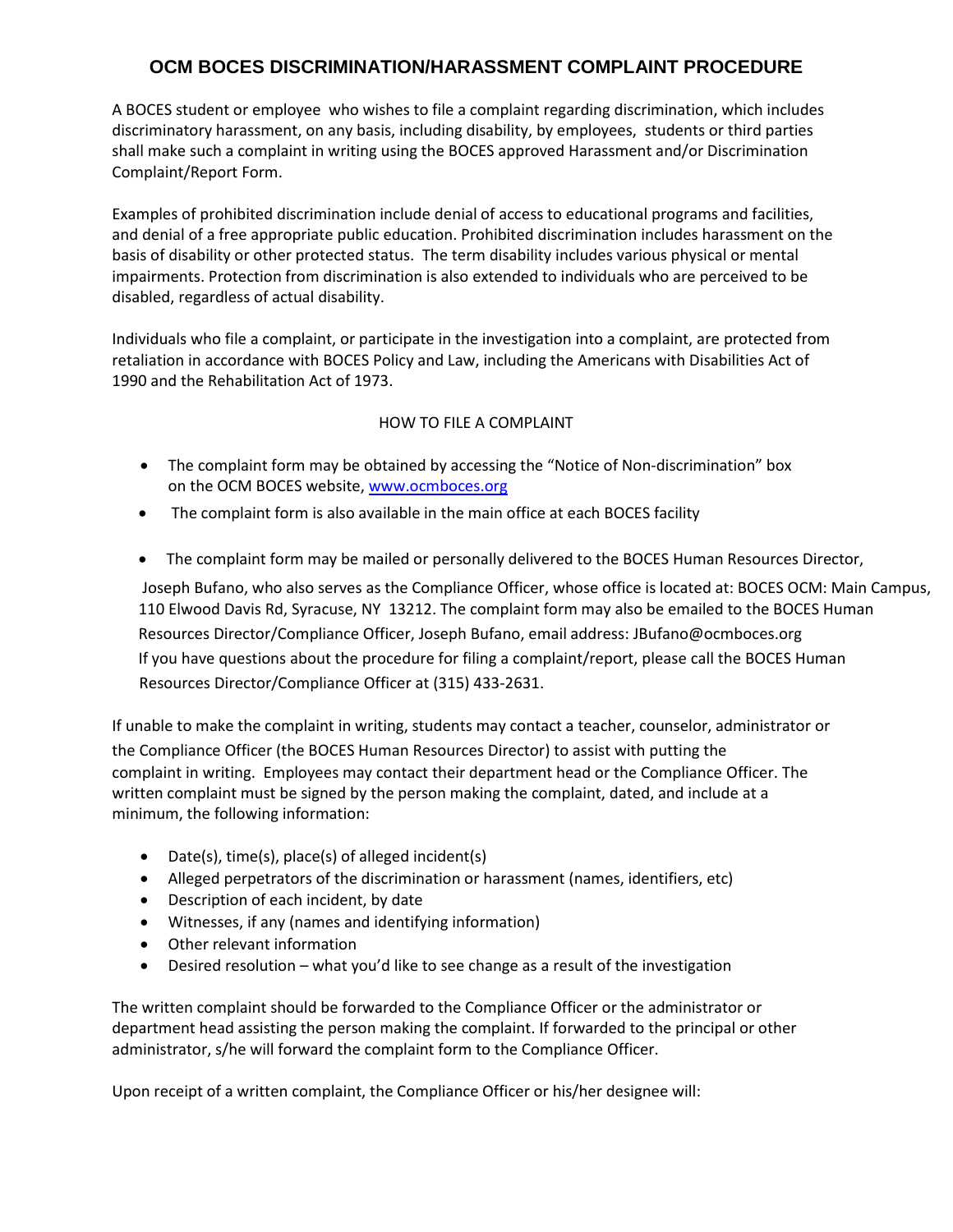- Begin a fact‐finding investigation which will be prompt and equitable to all parties. The investigation may include interviews of appropriate witnesses. Individuals making complaints, as well as those accused of any type of discrimination, may identify and/or present any evidence they wish to the Compliance Officer, and may identify witnesses who may support a complaint of discrimination or a defense to such a complaint.
- While the nature of an investigation will necessarily vary depending on the facts and circumstances surrounding a given complaint, the Compliance Office will review evidence and conduct witness interviews as appropriate based on the nature of a given complaint.
- Where appropriate, the BOCES may also take interim steps pending the completion of an investigation, including, but not limited to, making arrangements to minimize contact between a complainant and an individual accused of engaging in discriminatory behavior.
- In general, the Compliance Officer will render a decision within two weeks after receipt of a complaint, and, to the extent permitted by law, notify the complainant, Superintendent, and others, including the subject(s) of a complaint, who need to be advised of the decision. If additional time is needed for good cause, (e.g., key witnesses cannot be interviewed in a timely manner), the decision will be made as soon as reasonably possible. If the decision is to be delayed for good cause, the complainant, Superintendent, and other material parties shall so be notified and an estimated date for a decision will be noted.
- Within one week of the decision, enact or implement the changes/recommendations, if any, based on the decision, which may include steps to correct the discriminatory effects of any discrimination on the complainant and others as appropriate. Such steps to correct the discriminatory effects may include counseling and academic support services.
- If the person making the complaint or a person who is the subject of a complaint is dissatisfied with the Compliance Officer's decision, s/he has one week from the date s/he received the compliance Officer's decision to appeal the decision.
	- a. In order to appeal, the person making the complaint or a person who is the subject of a complaint must notify the Compliance Officer or Superintendent in writing (see Appeals below).
	- b. If the person making the complaint fails to notify the Compliance Officer or Superintendent of his/her disagreement with the decision, it will be assumed that the resolution is acceptable, and the Compliance Officer will appropriately implement or facilitate the implementation of the changes/recommendations. Such changes/recommendations will necessarily vary depending on the nature of a given complaint, but may include additional anti-discrimination training for students, staff or third parties, or opportunities for students subject to discrimination to be provided with additional opportunities to avail themselves of educational programs, or program components, their participation in which was materially negatively impacted by discrimination.
	- c. The changes/recommendations of the Compliance Officer may include written or verbal warnings or disciplinary actions up to and including the removal of a student/employee from enrollment in/employment by the BOCES.